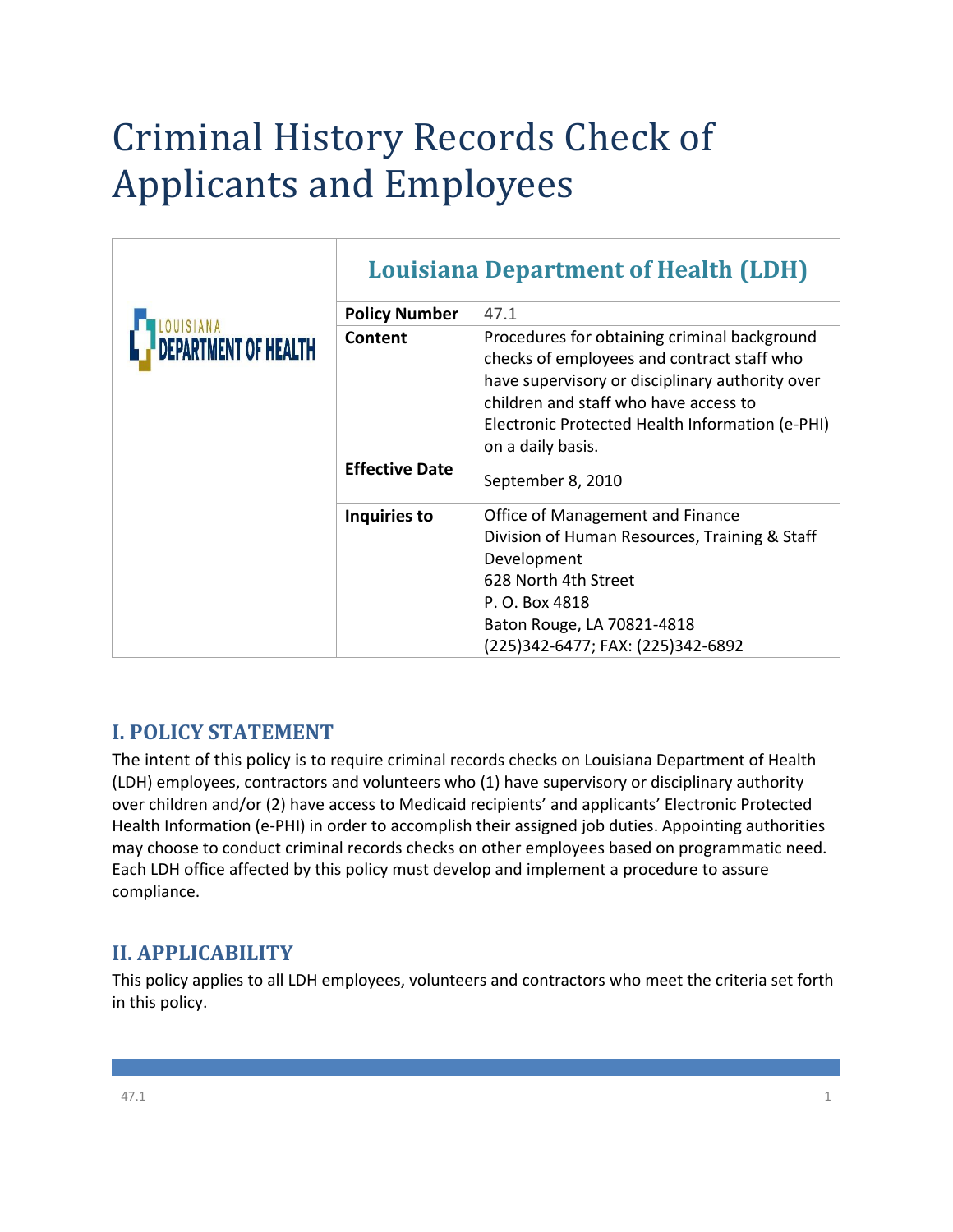#### **III. EFFECTIVE DATE**

The effective date of this revised policy is September 8, 2010.

### **IV. POLICY PROVISIONS**

Note: Section IV. A. applies only to individuals who have supervisory or disciplinary authority over children. Section IV. B. applies only to individuals who have access to Electronic Protected Health Information.

A. SUPERVISORY OR DISCIPLINARY AUTHORITY OVER CHILDREN

In accordance with the Louisiana Child Protection Act, R. S. 15:587.1, all employees who were hired after September 1987 and all new hires having responsibility for the care, control, supervision and/or discipline of individuals up to age 18 must have criminal history inquiries made to ascertain that the persons have/have not been arrested for, convicted of or pled "nolo contendere" to any one or more of the crimes that are listed in R. S. 15:587.1 as of the effective date of this policy and including any amendments made to R. S. 15:587.1 hereafter. Background checks must also include inquiries regarding arrest or conviction for attempt or conspiracy to commit any of those offenses. (See Part IV. A.1 of this policy for statutory citations enumerated in R. S. 15:587.1 as of the effective date of this policy).

- 1. Statutory citations enumerated in R. S. 15:587.1 as of the effective date of this policy are as follows:
	- R. S.  $14:30$
	- R. S.  $14:30.1$
	- R. S.  $14.31$
	- R. S. 14.41 through R. S. 14:45
	- R. S. 14:74 R. S. 14.78 R. S. 14.79.1
	- R. S. 14:80 through R. S. 14:86
	- R. S. 14.89 R. S. 14.89.1 R. S. 14:92 R. S. 14:93
	- $\bullet$  R. S. 14:93.2.1
	- R. S.  $14:93.3$
	- Crimes of violence as defined in R. S. 14:2(B)
	- Sex offenses as defined in R. S. 15:541
	- R. S. 14:106
	- R. S.  $14:282$
	- R. S.  $14:283.1$
	- R. S. 14:284
	- R. S. 14:286
	- R. S. 40.966 (A)
	- R. S. 40.967 $(A)$
	- R. S. 40.968 (A)
	- R. S.  $40.969$  (A)
	- R. S. 40:970 $(A)$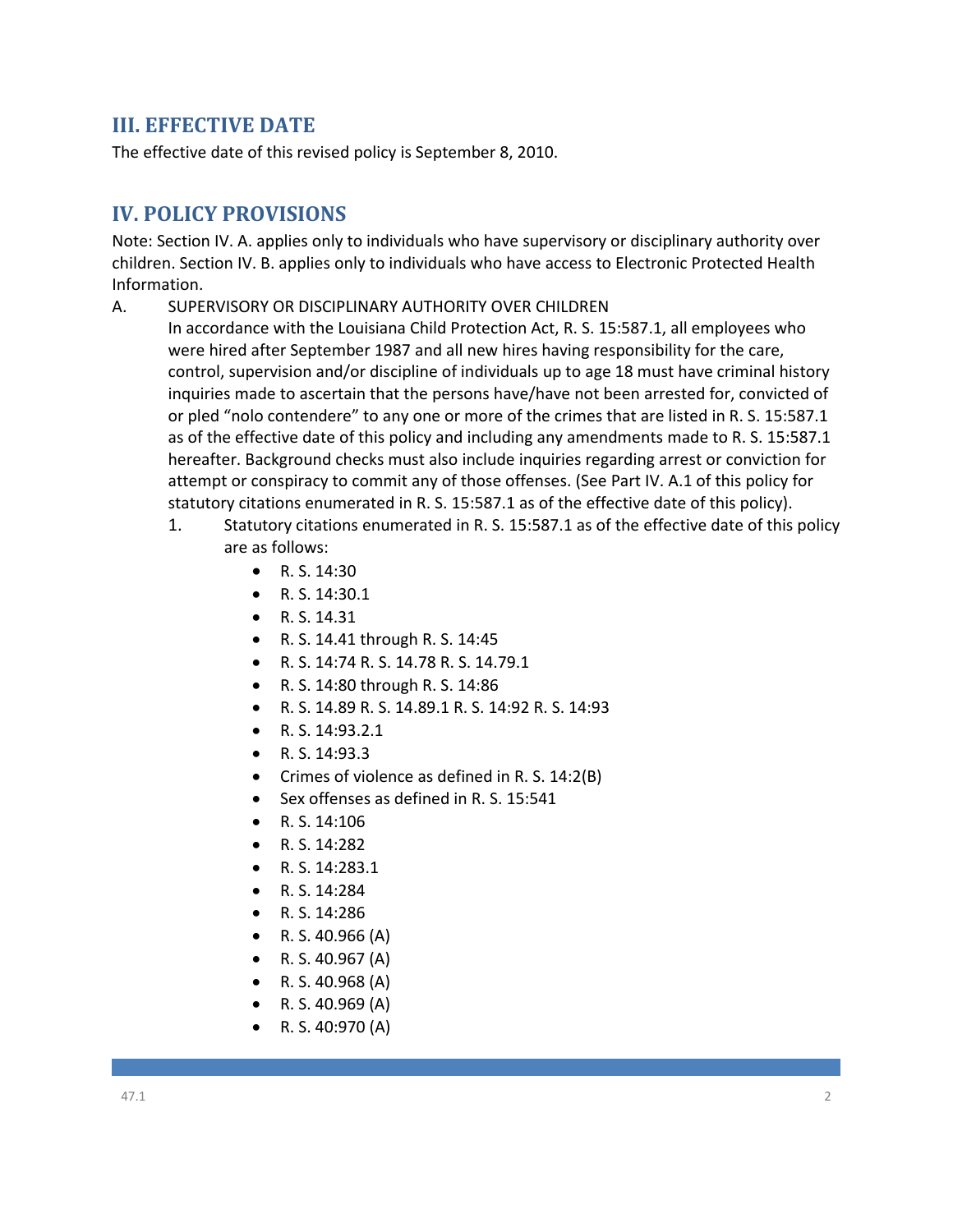- 2. According to the Louisiana Child Protection Act (R. S. 15:587.1) any person being considered for a position having supervisory or disciplinary authority over children and who has been convicted of or has pled "nolo contendere" to one or more of the crimes cited in R. S. 15:587.1, or has been convicted of attempt or conspiracy to commit any of these offenses, shall not be hired in that position. If an offer has already been extended or employment has commenced, the offer shall be rescinded or the appointment terminated. Before taking such action the appointing authority shall consult with legal and human resources staffs to assure compliance with all applicable rules and regulations. All appointments shall be on a probationary status until the criminal background check is complete.
- B. ACCESS TO MEDICAID RECIPIENTS' ELECTRONIC PROTECTED HEALTH INFORMATION (E-PHI) All new hires and current LDH employees whose duties require access to e-PHI must have criminal background checks to safeguard the privacy of Medicaid recipients' and applicants' e-PHI.
	- 1. If an individual currently in an affected position or being considered for an affected position (by original appointment, promotion, transfer, detail, demotion, reassignment or other personnel action) has been convicted of or has pled "nolo contendere" to any felony in Louisiana or any crime of a jurisdiction other than Louisiana which would constitute a misdemeanor or felony under Louisiana law, the appointing authority shall determine the action to be taken. The appointing authority shall consult with human resources and legal staffs in making these determinations. All appointments shall be on a probationary status until the criminal background check is complete.
	- 2. Each employee whose job duties require access to e-PHI shall have a criminal background check conducted on him five years from the date of the original criminal background check and every five years thereafter.

#### **V. RECOMMENDED PROCEDURE**

- A. PROCEDURE FOR ACQUIRING CRIMINAL HISTORY BACKGROUND CHECKS The following procedure is recommended in acquiring criminal history background checks:
	- 1. The agency completes the Authorization to Disclose Criminal History Records Information form (See Appendix A) on each employee/applicant requiring a criminal background check. If any assistance is required in completing the form, the Bureau of Criminal Identification may be contacted at the address below:

Louisiana State Police Bureau of Criminal Identification P. O. Box 66614 Mail Slip, Box A-6 Baton Rouge, Louisiana 70896-6614 Telephone: (225) 925-1886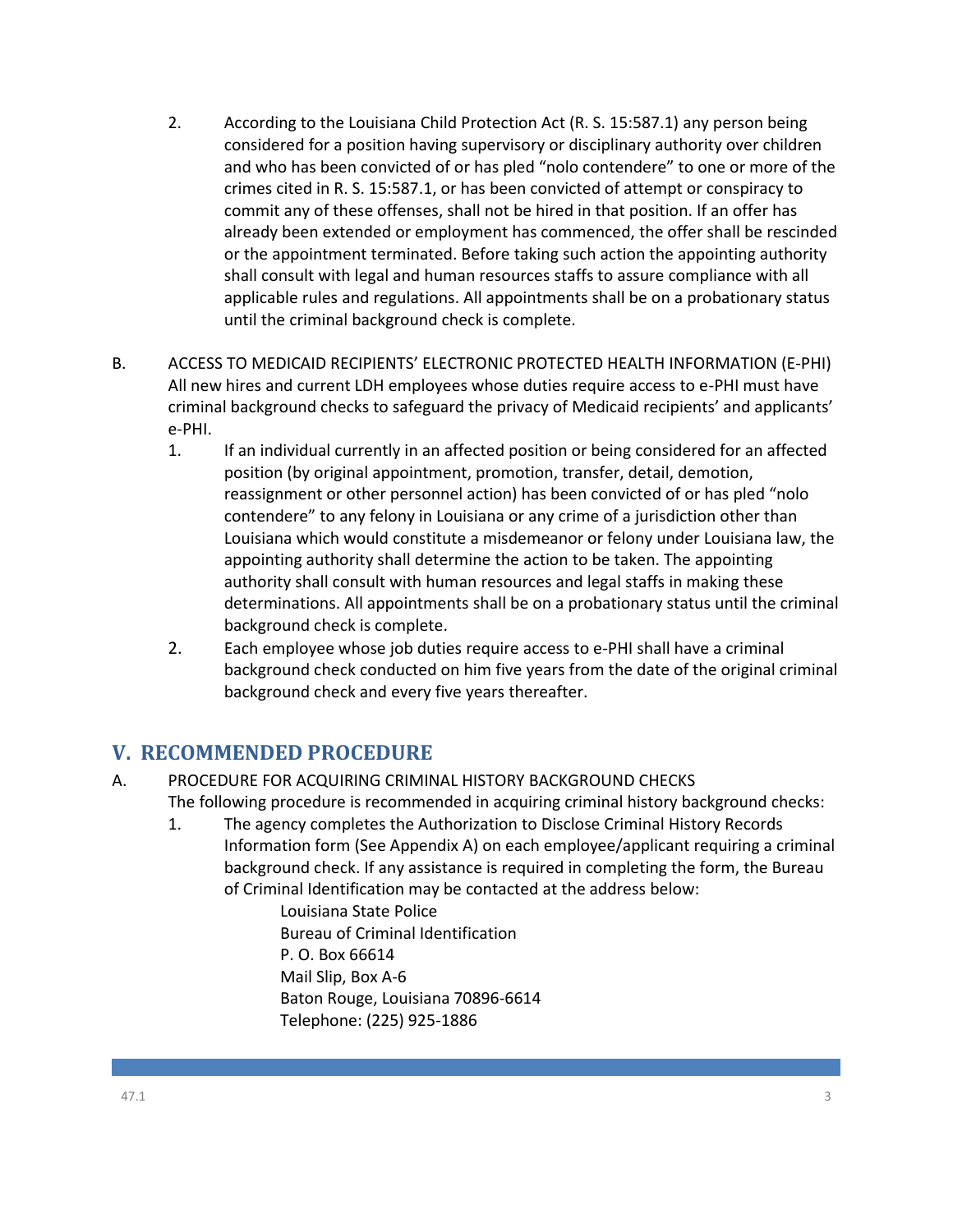- 2. Completed forms are sent to the Bureau of Criminal Identification along with an interagency billing form PV2 (Attachment B) that includes the following information:
	- a. agency name and number;
	- b. agency GFS number; and,
	- c. object number.

Employees are not to be charged for the cost of the records check.

3. The Bureau of Criminal Identification will conduct a search against existing criminal records on each employee/applicant and a report will be submitted to the agency on each employee/applicant. The report will indicate if no record is found or if a record of felony conviction is found.

Initially, the background check consists of a name check only. If further clarification of identity is needed, the Bureau of Criminal Identification will contact the agency for the employee/applicant's fingerprints.

- 4. All information received from the Bureau of Criminal Identification should be:
	- a. filed in a secure place;
	- b. maintained as evidence of termination for cause;
	- c. not released to any source other than upon court or Civil Service Commission order; and,
	- d. destroyed three years after an employee leaves the agency.
- 5. Access to the reports of an applicable employee shall be limited to the agency's appointing authority and the Human Resources and Legal offices.

#### **VI. REVISION HISTORY**

| <b>Date</b>       | <b>Revision</b> |
|-------------------|-----------------|
| August 31, 1998   | Policy created  |
| September 8, 2010 | Policy revised  |
|                   | Policy revised  |
|                   |                 |
|                   |                 |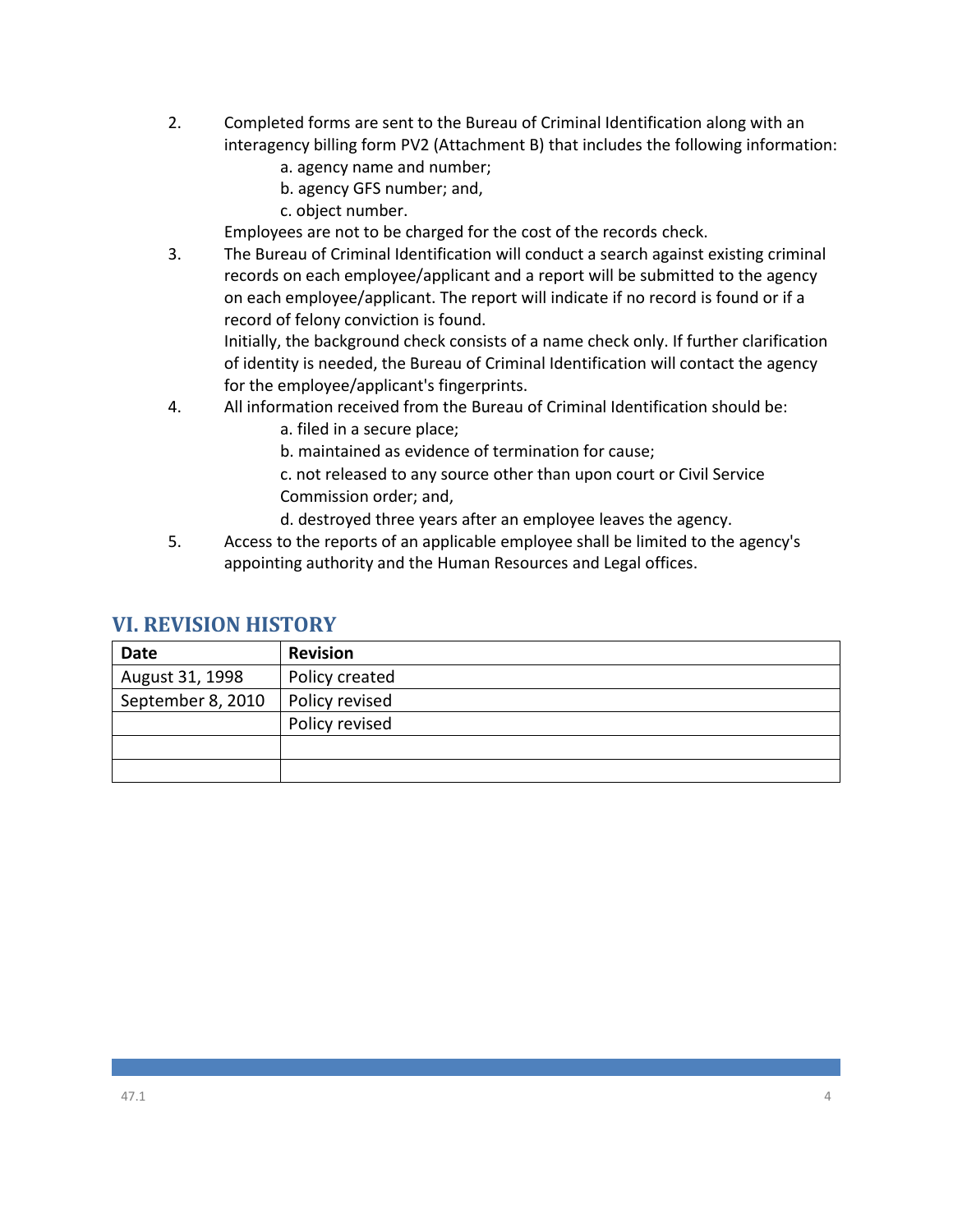#### Atttachment A

TO: Louisiana State Police Bureau of Criminal Identification P. O. Box 66614 Mail Slip, Box A-6 Baton Rouge, Louisiana 70896-6614

FROM: **\_\_\_\_\_\_\_\_\_\_\_\_\_\_\_\_\_\_\_\_\_\_\_\_\_\_\_\_\_\_\_\_\_\_\_\_\_\_\_\_\_\_\_\_\_\_\_\_\_\_\_\_\_\_\_\_**

REQUESTING NAME OF FACILITY/AGENCY/ETC. (PLEASE PRINT)

**\_\_\_\_\_\_\_\_\_\_\_\_\_\_\_\_\_\_\_\_\_\_\_\_\_\_\_\_\_\_\_\_\_\_\_\_\_\_\_\_\_\_\_\_\_\_\_\_\_\_\_\_\_\_\_\_**

**\_\_\_\_\_\_\_\_\_\_\_\_\_\_\_\_\_\_\_\_\_\_\_\_\_\_\_\_\_\_\_\_\_\_\_\_\_\_\_\_\_\_\_\_\_\_\_\_\_\_\_\_\_\_\_\_**

MAILING ADDRESS, CITY, STATE, ZIP

FACILITY ADMINISTRATOR FACILITY PHONE #

RE: Authorization to Disclose Criminal History Records Information

As an employee of the above-listed facility or agency, I understand a thorough investigation of any record of past criminal activities will be conducted by the Louisiana Department of Public Safety and Corrections, Office of State Police.

By my signature below, I hereby authorize such an investigation and further authorize the Louisiana State Police to release all criminal record information maintained in their files which may confirm or deny my eligibility for employment to the facility or agency named above.

| DATE PARTICULAR CONTROL DATE |  |
|------------------------------|--|
| PLEASE CHECK ONE:            |  |
|                              |  |
|                              |  |
|                              |  |

 $47.1$  5